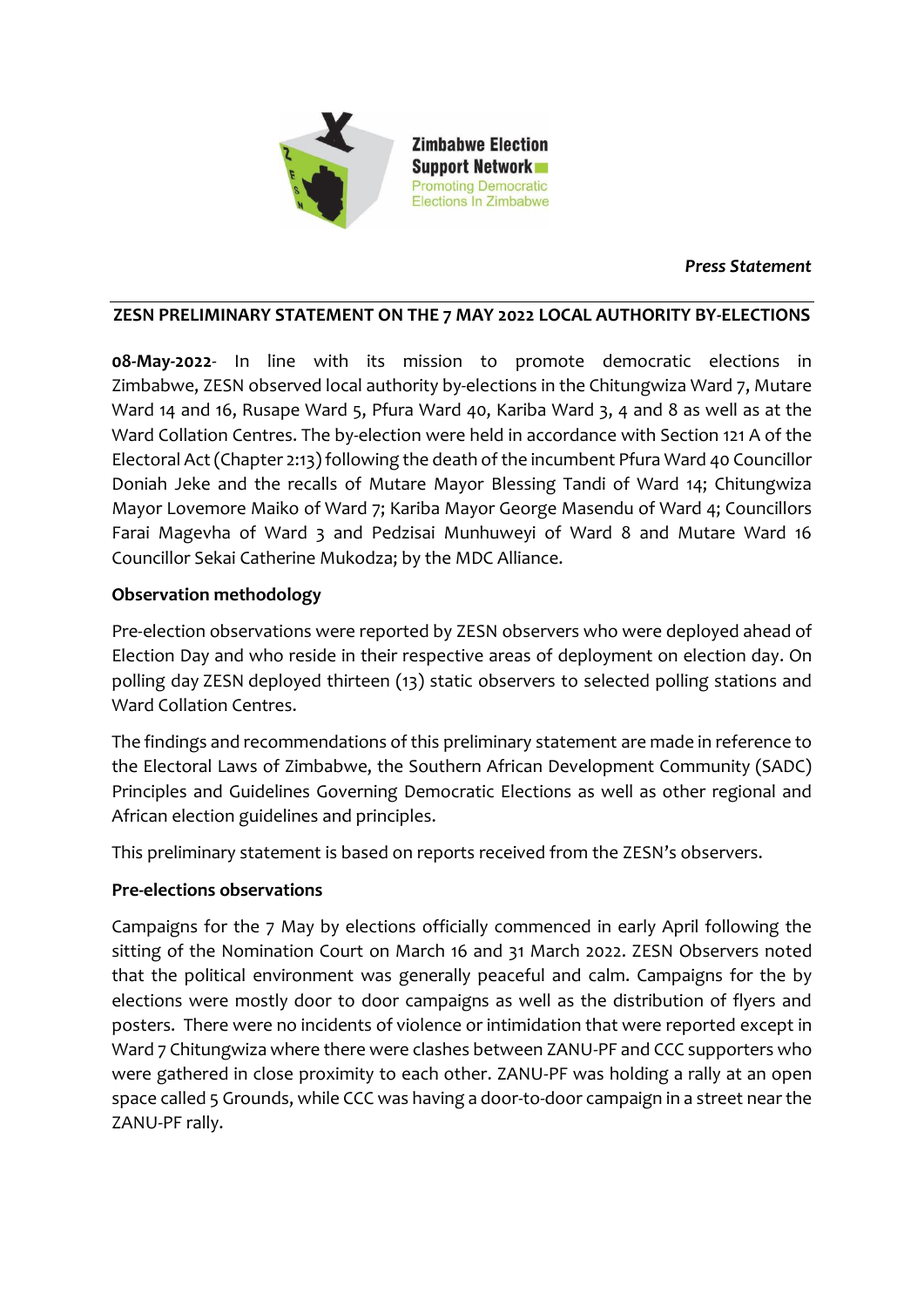# **Polling day political environment**

The polling day political environment was generally peaceful and calm. However, isolated incidents of political tensions and political violence were reported in the early hours of the evening at Tangenhamo Primary School, Ward 7 Collation Centre.

# **Set up and opening of polling stations**

By 0620 the polling staff had arrived at the respective polling stations where ZESN observers were stationed. All ZESN observers were permitted to observe and reported that ZEC polling officials were professional and courteous in their conduct. ZESN observers reported that polling commenced on schedule (0700am) and all the polling stations had the essential polling materials.

# **Political parties' agents**

In all the polling stations where ZESN had observers, ZANU PF and CCC contested in all the 8 wards and deployed party agents. MDC-Alliance contested in 4 wards and had polling agents in all the wards they contested and where ZESN observed. ZESN observers noted cases where party agents arrived after polling had started. For instance, at Murahwa B Primary School, CCC and MDC-Alliance agents arrived before 8am, after polling had commenced thus missing an opportunity to observe the polling station set-up and opening procedures.

# **Polling officials**

At five of the polling stations where ZESN had static observers, the Presiding Officers were female. The Network commends ZEC for implementing their gender mainstreaming policy in elections by empowering women to hold substantive positions in the Commission.

### **Voting process and procedures**

Voting throughout all the polling stations that ZESN observed was done in accordance with set procedure including adhering to ZEC COVID-19 policy which requires among other things for ZEC to keep a register of all those that present themselves at the polling stations to enable contact tracing.

### **Assisted voters**

The number of assisted voters was relatively low. The major reasons were illiteracy and visual impairment. For instance, in Ward 40 Pfura RDC, 82 people were assisted to cast their ballot while in Ward 3 Kariba 23 people were assisted to vote and in Ward 14 Mutare, 5 people were assisted to vote.

### **Redirected and turned away voters**

ZESN observed that there were relatively lower numbers of redirected and turned away voters. Some were turned away after their names could not be found in the voter's roll whilst others turned up to vote with legally unacceptable forms of identity such as driver's license. For example in Ward 40 Pfura RDC, 84 people were turned away while 20 were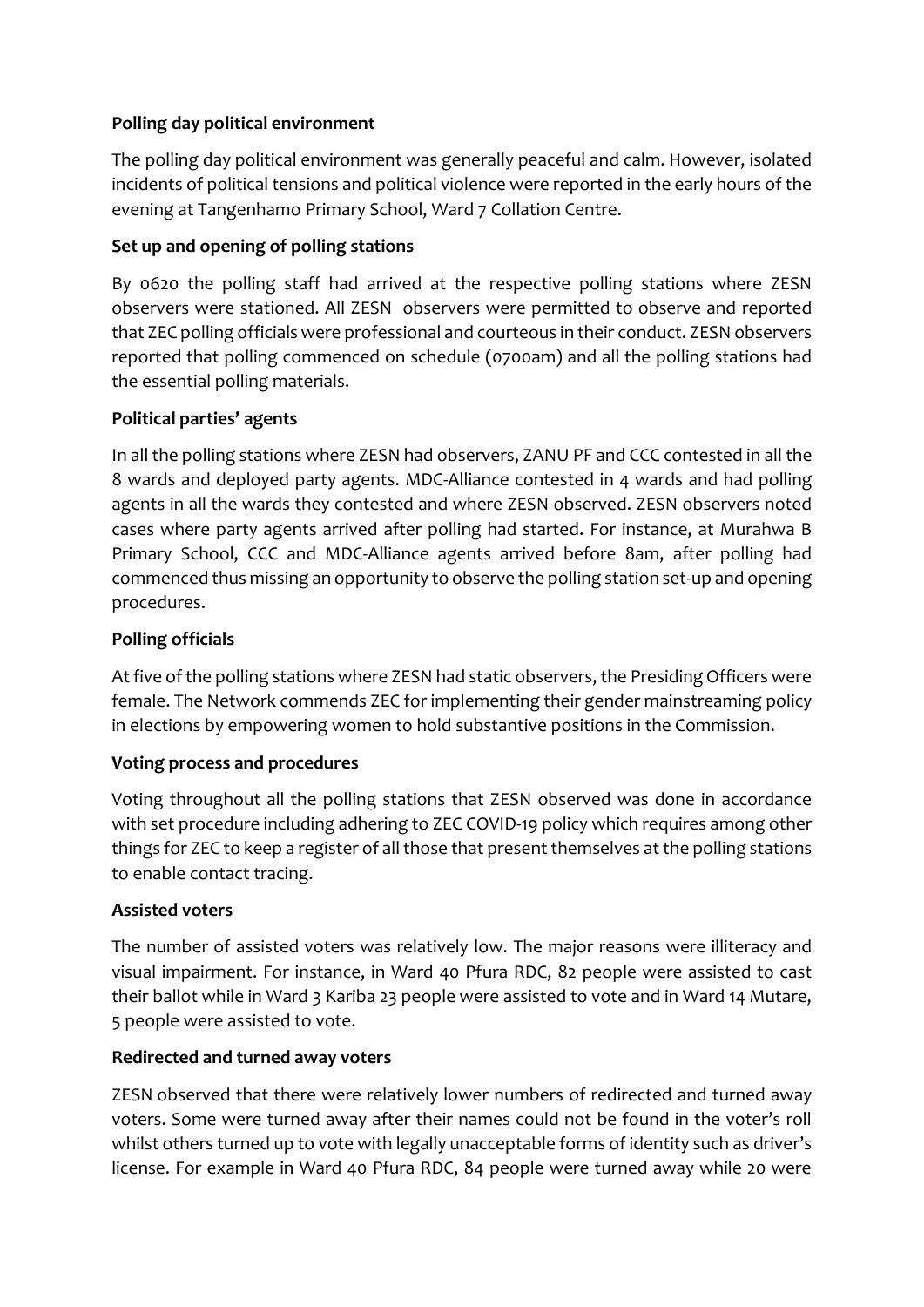redirected to other polling stations; 13 people were turned away in Kariba Ward 3 and 25 people were turned away whilst 10 were redirected to other polling stations in Mutare Ward 14.

### **Voter turnout**

Voter turnout was significantly low across the eight wards. None of the wards recorded a turnout above 50% with the highest turnout being Ward 4 of Kariba Municipality which recorded 46.8 % turnout and the lowest being Ward 16 of Mutare Municipality which recorded a turnout of 11%.

# **By-elections results**

CCC won in seven wards whilst ZANU-PF won in one. The table below shows the results of the by elections.

| 2022 by-election        |                         |                                 |             |                        | 2018 harmonised elections |                          |                |              |  |
|-------------------------|-------------------------|---------------------------------|-------------|------------------------|---------------------------|--------------------------|----------------|--------------|--|
|                         | <b>Candidate</b>        | <b>Se</b><br>$\pmb{\mathsf{x}}$ | Party       | <b>Vote</b><br>$\sf s$ | <b>Candidate</b>          | Se<br>$\pmb{\mathsf{x}}$ | Party          | <b>Votes</b> |  |
|                         | Lovemor<br>e Maiko      | M                               | CCC         | 975                    | Lovemore<br><b>Maiko</b>  | M                        | MDC-A          | 1062         |  |
| Chitungw<br>iza Ward 7  | Charamba<br>Mlambo      | M                               | ZANU-<br>PF | 394                    | Charamba<br>Mlambo        | M                        | <b>ZANU PF</b> | 769          |  |
|                         | Bothwell<br>Patsika     | M                               | MDC-<br>A   | 22                     |                           |                          |                |              |  |
|                         |                         |                                 |             |                        |                           |                          |                |              |  |
| <b>Kariba</b><br>Ward 3 | Chakwan<br>a Albert     | M                               | ZANU-<br>PF | 398                    |                           |                          |                |              |  |
|                         | <b>Magevha</b><br>Farai | M                               | CCC         | 718                    |                           |                          |                |              |  |
|                         |                         |                                 |             |                        |                           |                          |                |              |  |
| <b>Kariba</b><br>Ward 4 | Masendu<br>George       | M                               | CCC         | 241                    |                           |                          |                |              |  |
|                         | Mukwesh<br>a Joshua     | M                               | ZANU-<br>PF | 125                    |                           |                          |                |              |  |
|                         |                         |                                 |             |                        |                           |                          |                |              |  |

#### **Table 1. 7 May By-elections results**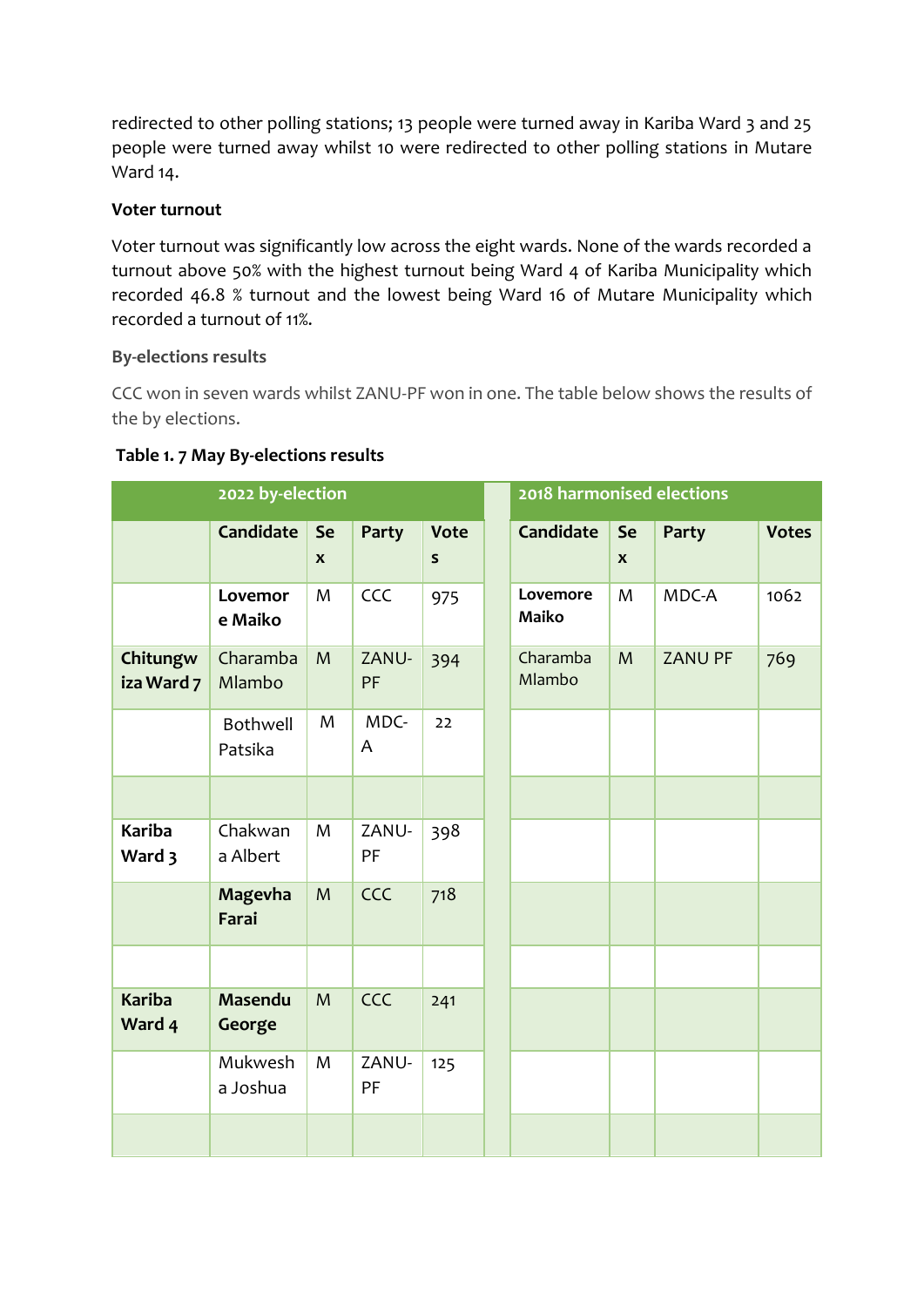| <b>Kariba</b><br>Ward 8                           | Munhuw<br>eyi<br>Pedzisai           | M           | CCC         | 107            |                                     |             |              |      |
|---------------------------------------------------|-------------------------------------|-------------|-------------|----------------|-------------------------------------|-------------|--------------|------|
|                                                   | Machirim<br>ba Samuel               | M           | ZANU-<br>PF | 62             |                                     |             |              |      |
|                                                   |                                     |             |             |                |                                     |             |              |      |
| Mt<br><b>Darwin</b><br><b>Pfura RDC</b>           | Chigango<br><b>Tobias</b><br>Samuel | M           | CCC         | 77             | Jasna<br>Elijah                     |             | MDC-A        | 135  |
|                                                   | <b>Madziva</b><br>Gift              | M           | ZANU-<br>PF | 1461           | <b>Jeke</b><br><b>Doniah</b>        |             | ZANU-PF      | 3125 |
|                                                   |                                     |             |             |                |                                     |             |              |      |
| <b>Mutare</b><br>Ward 14                          | Masenya<br>ma<br><b>Patrick</b>     | M           | CCC         | 819            | <b>Blessing</b><br>Tandi            | M           | <b>MDC-A</b> | 3394 |
|                                                   | Moyo<br>Wellingto<br>n Jonah        | M           | ZANU-<br>PF | 493            | Moyo<br>Wellingto<br>n Jonah        | M           | ZANU-PF      | 1435 |
|                                                   | Nyathi<br>Njabulo                   | M           | MDC-<br>A   | $\overline{7}$ |                                     |             |              |      |
| <b>Mutare</b><br>Ward 16                          | Sekai<br>Cathrine<br>Mukodza        | $\mathsf F$ | CCC         | 1054           | <b>Sekai</b><br>Cathrine<br>Mukodza | M           | MDC-A        | 6438 |
|                                                   | Mudzimw<br>a Webster                | M           | ZANU-<br>PF | 406            | Gwenzi<br>Lizzy                     | $\mathsf F$ | ZANU-PF      | 1801 |
|                                                   | Madzoker<br>e<br>Tsverukai          | M           | MDC-<br>A   | 9              |                                     |             |              |      |
| <b>Rusape</b><br><b>Town</b><br>Council<br>Ward 5 | Manhuhw<br>a<br>Brighton            | M           | ZANU-<br>PF | 140            | Chipfupa<br>Julius                  | M           | ZANU-PF      | 231  |
|                                                   | Nyampigo<br>ti<br>Munyarad<br>zi    | M           | MDC-<br>A   | 10             |                                     |             |              |      |